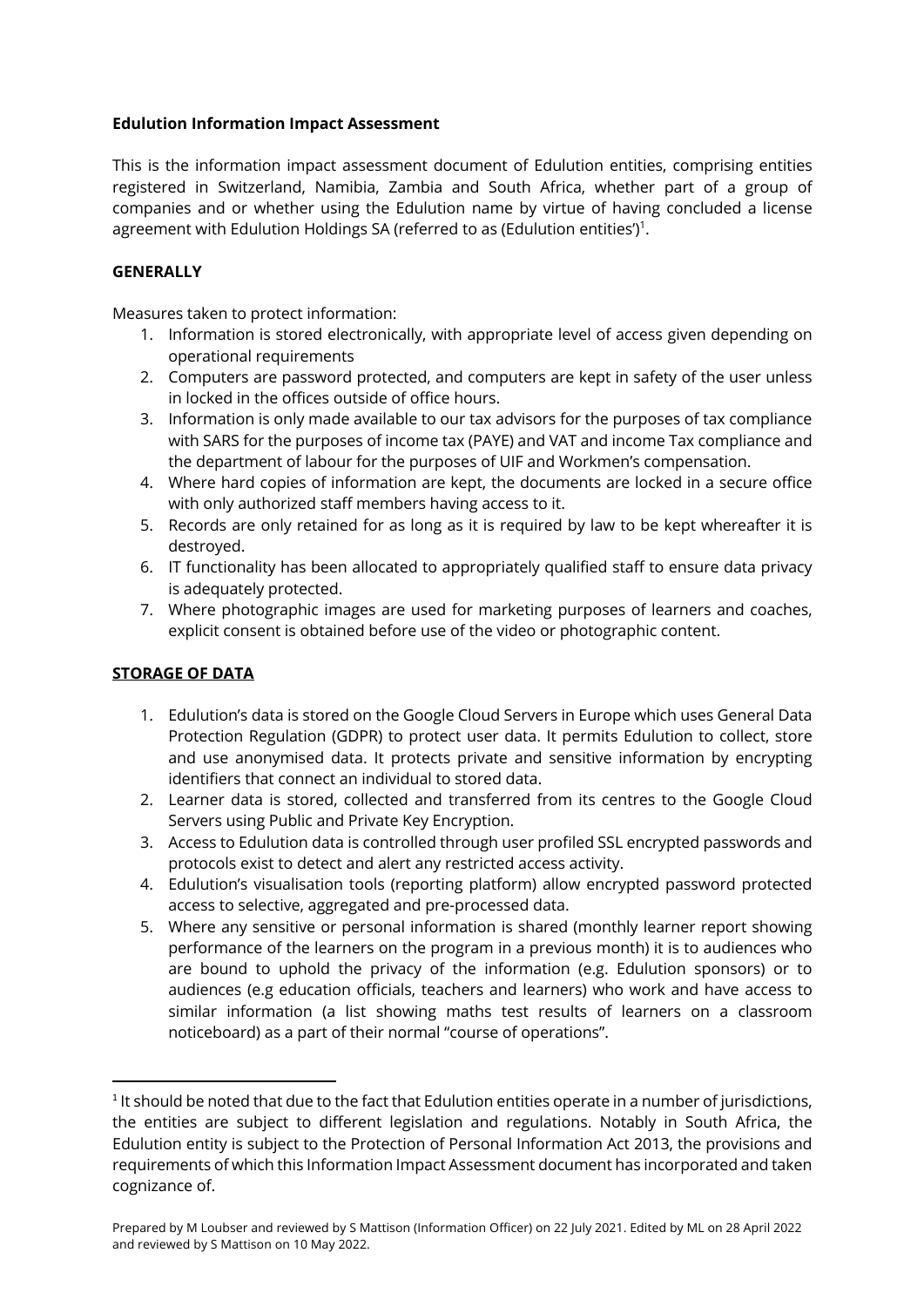Annexure A to this policy contains the additional Information impact Assessment measures as are required in the South African context specifically and only applies to Edulution Learning NPC, an entity registered in South Africa.

# **ANNEXURE A**

This annexure and the measures contained therein apply to Edulution Learning NPC only in order to ensure its compliance with the Protection of Personal Information Act 2013.

Measures taken by the organization generally in the compliance with Protection of Information Act ('POPIA'):

- 1. An information officer has been appointed.
- 2. A privacy policy has been prepared and uploaded on the website
- 3. A Manual setting out the process to apply for information in terms of Promotion of Access to Information Act has been prepared and uploaded onto the website.
- 4. Staff have been trained on the impact of POPIA and the company has satisfied itself that the staff are adequately aware of the impact of POPIA on the business operations.
- 5. Data processing agreements have been concluded with relevant suppliers and service providers.
- 6. This information impact assessment will be reviewed and updated annually.

Types of information held

# **1. INFORMATION KEPT IN TERMS OF OTHER LEGISLATION**

Records are kept in accordance with the legislation applicable to **Edulution**, which includes but is not limited to:

- Basic Conditions of Employment Act, No. 75 of 1997;
- Companies Act, No. 61 of 1973
- Companies Act, No. 71 of 2008;
- Compensation for Occupational Injuries and Diseases Act, No. 130 of 1993;
- Constitution of the Republic of South Africa 108 of 1996;
- Consumer Protection Act, No. 68 of 2008;
- Copyright Act, No. 98 of 1978;
- Currency and Exchanges Act, No. 9 of 1933;
- Credit Agreements Act, No. 75 of 1980;
- Debt Collectors Act, No. 114 of 1998; 5
- Electronic Communications and Transactions Act, No. 25 of 2002;
- Employment Equity Act, No. 55 of 1998;
- Financial Intelligence Centre Act, No. 38 of 2001;
- Income Tax Act, No. 58 of 1962;
- Labour Relations Act, No. 66 of 1995;
- National Credit Act, No. 34 of 2005;
- Occupational Health and Safety Act, No. 85 of 1993;
- Protection of Personal Information Act, No.4 of 2013;
- Regulation of Interception of Communications and Provision of Communication Related Information Act, No. 70 of 2002;
- Skills Development Act, No. 97 of 1998;
- Skills Development Levies Act, No. 9 of 1999;
- Trade Marks Act, No. 194 of 1993;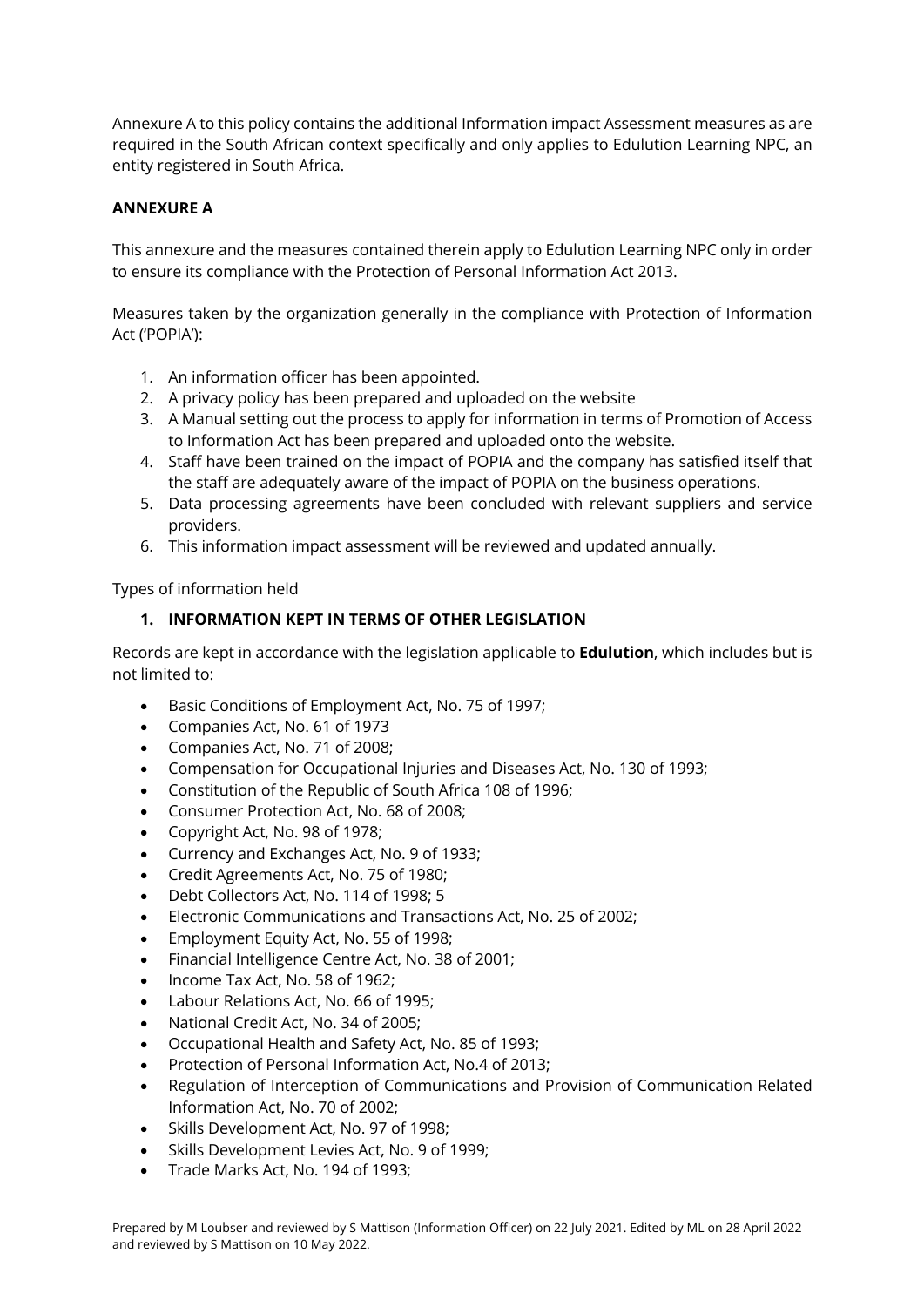- Unemployment Insurance Act, No. 63 of 2001;
- Unemployment Insurance Contributions Act, No. 4 of 2002;
- Value Added Tax Act, No. 89 of 1991.

## **2. INFORMATION FREELY AVAILABLE**

The following general information is available in the public domain and does not require an official request in terms of the Act:

- **Newsletter**
- News
- Brochures
- Photo gallery
- Packages and promotions
- Products and services
- Location and directions
- Privacy policy
- PAIA Manual

## **3. INFORMATION KEPT BY EDULUTION IN TERMS OF THE ACT**

(Information required under section 51(1)(d) of the Act)

### **Financial Records**

- Annual financial statements of Edulution
- Tax returns of Edulution
- Accounting records of Edulution
- Banking records of Edulution
- Audit reports conducted for Edulution
- Invoices in respect of creditors and debtors of Edulution
- Bank facilities and account details

#### **Company Records**

- Documents of incorporation
- Memorandum and Articles of Association
- Share register and other statutory registers
- List of employees
- Contracts of employment with employees of Edulution

#### **Funder agreements**

- Agreements concluded with funders
- Quarterly progress reports to funders
- Details of funders

### **Human Resources**

- Personnel records of each employee and Franchisee of Edulution including ID, police clearance, residential address and attendance registers
- Disciplinary records
- Compensation or redundancy payments
- Records relating to conditions of employment
- Employment equity plan of Edulution
- Employee tax information